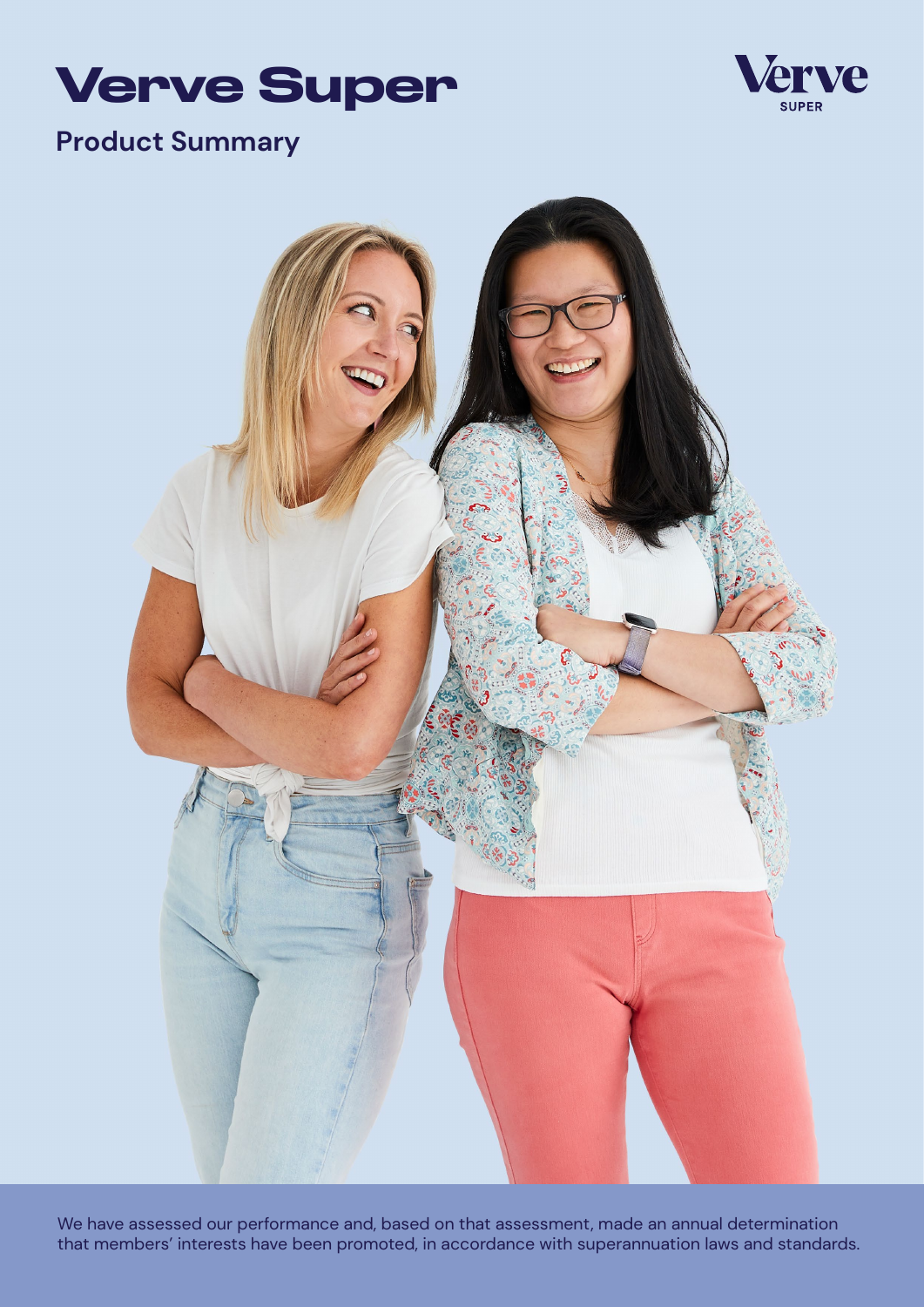# **1. Summary**

learning community for our members.

The 2019-2020 financial year was an unprecedented year with challenges arising from prolonged drought conditions, the worst bushfire season on record, and the onset of COVID in February 2020 which impacted businesses and communities on a global scale. Whilst facing these challenges, Verve Super ("the Fund") was able to promote its members' best interests as required under superannuation law, delivering strong investment returns to our members and increasing the funds under management to around \$80M as at 30 June 2020. We are proud to have maintained our core values of supporting women and dedicating our resources and passion to 'build the wealth and financial power of women everywhere'. We saw first-hand how women were disproportionally hit by the effects of COVID-19 having suffered job loss and now facing the longer-term impacts of unemployment. Our focus has not only been on providing an ethical investment option that considers gender in investments but also to be a financial

During the year we delivered a full range of services and support to help members and this included:

- Events, webinars, courses and resources all tailored to support women to build wealth; and
- 1:1 support for matters including career transitions, new salary arrangements, divorce and separation support.

We remained focused on member growth, increasing our membership by 337% increasing scale and better services to our members.

We provided service that is kind and personal, which can be evidenced in our Net Promoter Score of 82% (scale from negative 100 to positive 100) when comparing this to the average NPS across the superannuation industry of -10.4. Net Promoter Score is a measure of the share of members that would refer others to become members relative to those who would not.

We are excited about the investments that were made during the year. For example, Verve Super, together with Future Super were the first major investors to support a \$20M bond issued by VisionFund International. The focus of the bond is on supporting women entrepreneurs, rural clients and farmers, and other vulnerable people seeking greater financial inclusion. Our Investment team worked tirelessly ensuring that the focus is on protecting the financial interests of our members while seeking impact opportunities.

We continue our commitment to members and further delivered improvements to the Fund since 30 June 2020:

- The overall fee was reduced since January 2021 by \$7.50 on an account balance of \$50,000;
- We have reduced insurance premiums by removing the Insurance Administration fee that formed part of members' insurance premiums in order improve benefits to members; and
- We are continuing to develop new member online capabilities in line with our commitment to members to provide superior member services and provide more opportunities for self-service.

The Verve Balanced investment option has delivered a return since its inception of 8.98% from 1 November 2018.

# **2. Determination**

Based on the assessment of the outcomes achieved and evidence contained in this summary, we have determined that:

- members' interests are being promoted;
- the basis for the setting of fees is appropriate for our members;
- members have not been disadvantaged due to the scale of, and within, the Trustees' business operations;
- the operating costs of the Trustees' business operations are not inappropriately affecting the financial interests of our members;
- the options, benefits and facilities offered under the product are appropriate to members;
- the investment strategy for the product, including the level of investment risk and the return target, is appropriate to members; and
- the insurance strategy for the product is appropriate to members and undergoing regular reviews.

Details of this assessment are outlined below.

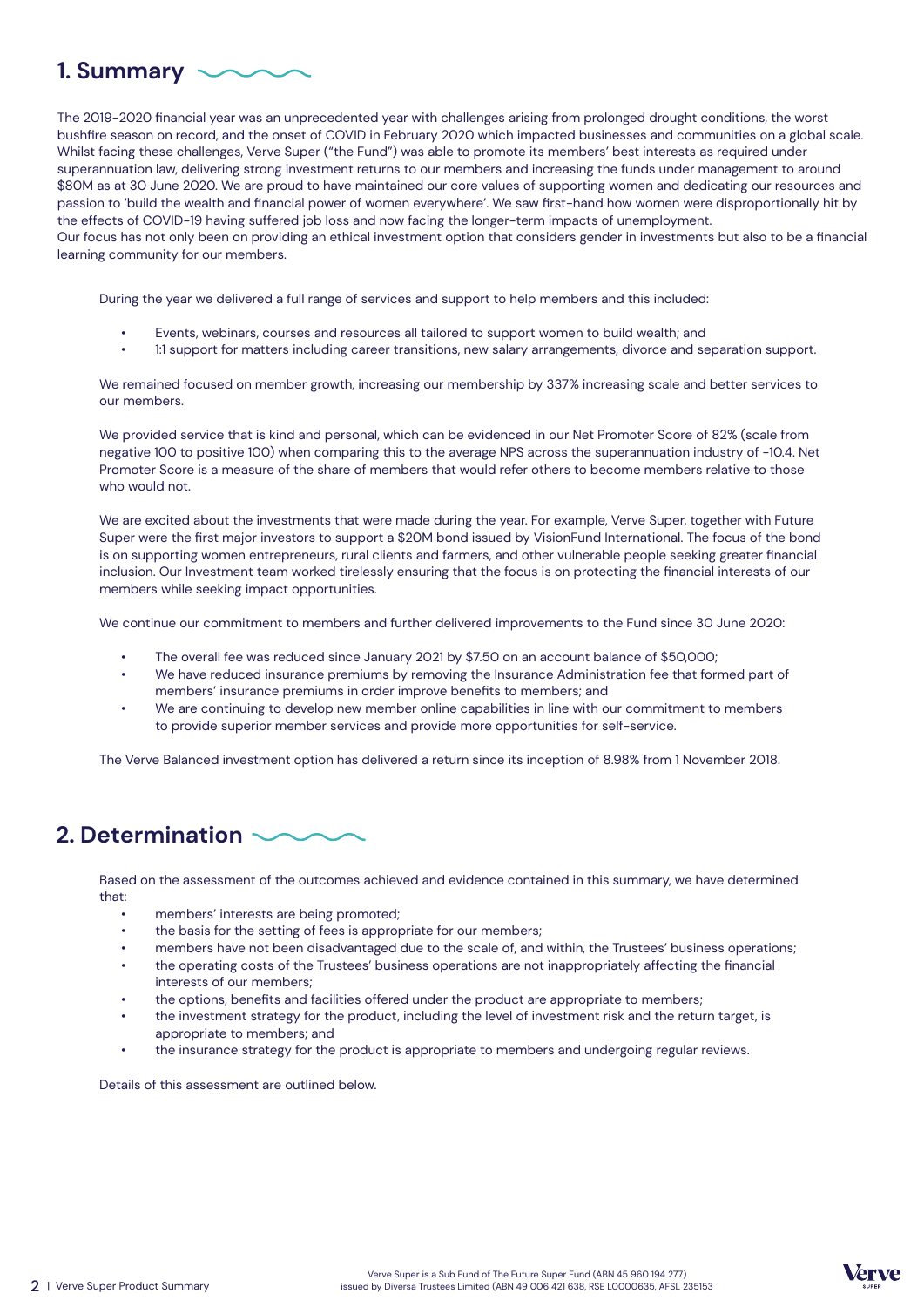### **3. Member Services**

#### **Key services offered to Members**

We launched our product in 2018 and at 30 June 2020, we had close to 3,000 members and \$80M in funds under management. Our objective is to provide exceptional service to members and support women through the various stages of life. This is supported by the results of our 2020 Annual Member Survey, where the fund received an NPS of 82%. When comparing this to the average NPS across the superannuation industry of -10.4<sup>1</sup>, it is clear that Verve Super members see significant value in being with the fund.

We are working to deliver an enhanced online experience for existing and new Verve Super members, and this includes:

- 1. Digitise existing financial wellness programs & resources;
- 2. Digitise behavioural change focused coaching approach this activity will allow Verve to digitalise & gamify its existing financial coaching program which is focused on supporting people to develop their knowledge & skills & also to create strong financial behaviours; and
- 3. Develop a wealth building platform and app that can be integrated to the financial coaching platform and digital resources.

We are also working on our Reflect Reconciliation Action Plan and completing B Corporation Certification. Verve continues to attract new members which is noticeable by very low net members' benefit outflow ratio (i.e., that more money was rolled into Verve Super than was rolled out) in comparison to the industry. The industry ratio was 102% and Verve Super achieved 7%. This reflects on our ability to grow the fund based on the services and facilities the Fund provides.

Considering the product benefits and improvements we implemented during the year, we have assessed that we have promoted the financial interest of our members and we believe we have met our objective to provide products, services and facilities that add value to members and are commensurate with the fees paid.

## **4. Product options**

#### **4.1 Investment strategy**

The fund's investment strategy is to provide a diverse composition of investments considering the following:

- the objective to provide strong risk-adjusted returns from investment in assets that satisfy the ethical criteria of the fund; and
- the liquidity of the Fund's investments having regard to its expected cash flow requirements.

We invest across a diverse mix of assets such as shares, cash and fixed interest. The exposure to these asset classes is primarily obtained by holding assets directly, including Exchange Traded Funds. We have a large investment team ensuring the diversified portfolio is screened appropriately and actively managed.

We have determined our investment objective to be the rate of inflation (Consumer Price Index) plus an additional amount of 2.50%.

We used survey data from SuperRatings as the basis of our assessment of our investment option. SuperRatings specialise in ratings and research for the super industry and compare funds across a range of quantitative and qualitative factors.



The below peer group² includes all Balanced options as classified by SuperRatings.

The above graph reveals the Verve Balanced Investment option<sup>3</sup> outperformed its benchmark and median peer group. As the Fund only launched in 2018, long-term returns are not available.



<sup>&</sup>lt;sup>1</sup> Evolved Omnibus Survey 2020.

² Peer Group - (Industry Public offer, Industry – Personal, Master Trust – Corporate and Master Trust – Personal as classified by SuperRatings). <sup>3</sup> Returns are net of all investment fees, administration fees and taxes, excluding member direct fees. Returns are calculated using changes in the unit price. Past performance should not be relied upon as an indication of future.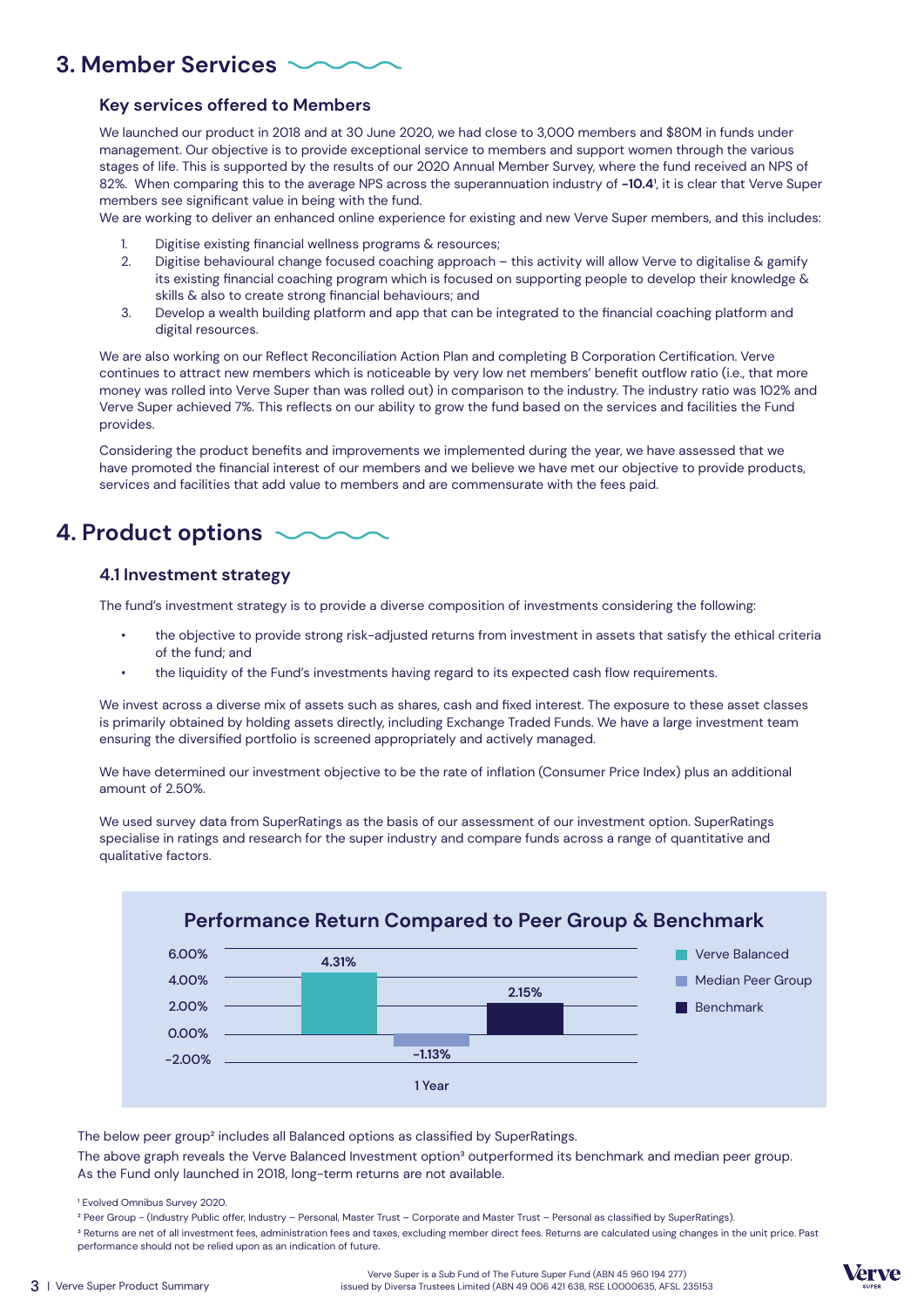#### **4.2 Level of Investment Risk**

As a choice product, the Verve Super investment strategy is intended to be suitable for members comfortable with accepting short term market volatility in order to achieve higher returns. This product is designed for members who want to save for their retirement without investing in companies whose activities are not consistent with ethical, environmental or social values. This provides members with access to investments with a Standard Risk Measure level of 6 with an estimated number of negative net investments between 4 to 6 over a 20-year period. We believe that the investment strategy and risk and the return target is appropriate for our member cohort.

### **5. Fees and Costs**

Our aim is to maintain an adequate fee structure to ensure that member services can be appropriately delivered. Our goal is to create a better superannuation experience for members, with excellent customer service and investments that are helping to shape better environmental and social outcomes.

The assessment of fees and costs considers the allocation of costs across the membership and compares the investment fees and non-investment fees to comparable products in the industry.

At 30 June 2020 our fee structure included an administration fee of \$93.60, administration asset based fee of 0.79% per annum and an investment fee including indirect costs of 0.42% per annum.

Our average balance is around \$36,000, a large proportion of members benefit from this combination of a flat and a percentage-based fee.

In order to better understand an individual member's account, we have conducted testing of members' total fees charged per annum on the fee structure in place at 30 June 2020 at various balances.

We used data from SuperRatings as the basis of this assessment. The graph determines that our total fees for Verve Balanced option are marginally more expensive compared to our peer group<sup>4</sup> median. Our fee reduction implemented in January 2021 will further increase our member outcome.



We have further measured our costs by calculating the operating expense ratio of the Fund against all superannuation funds using the publicly available statistics issued by APRA (Australian Prudential Regulation Authority). The results reveal that Verve Super's operating expense ratio is 0.87% this is modestly above median of 0.60% for retail funds. We will continue review the operations of the Fund to ensure we improve members outcomes as the Fund grows.

Taking this into consideration, on balance, we have determined that we have promoted the financial interests of our members.

### **6. Insurance**

AIA is the Fund's Group Life Insurer. Members are able to opt-in to Life, TPD and Income Protection Insurance. The Fund has created an easy opt-in process that new members can use to opt-in online for Death and TPD cover. Members are also able to transfer cover from their old fund to their Fund account.

As cover is voluntary, there has not been a high level of uptake in the Fund.

Additionally, as members must opt-in and accept default insurance offering, after considering their personal situation and needs, we have determined that there is no inappropriate erosion of members' retirements income due to the impact of insurance premiums.

⁴ Peer Group - (Industry Public offer, Industry – Personal, Master Trust – Corporate and Master Trust – Personal as classified by SuperRatings).